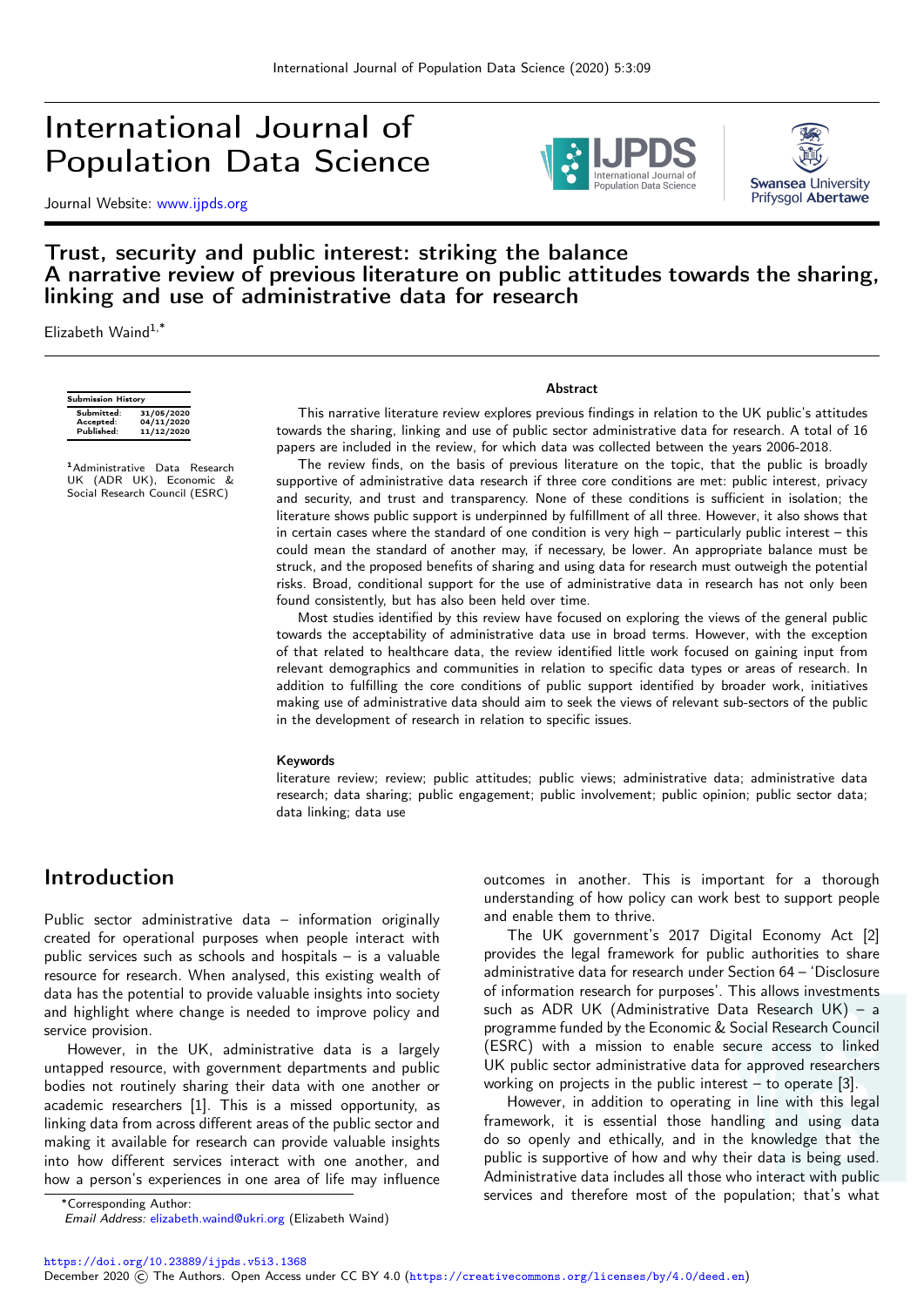makes it so valuable to a more thorough understanding of what works in public policy. If we are to use data about the public, this cannot be done without the public's support and, where possible, their input.

The UK Centre for Data Ethics & Innovation (CDEI), in its July 2020 report on 'Addressing trust in public sector data use' [4], stresses: "The sharing of personal data must be conducted in a way that is trustworthy, aligned with society's values and people's expectations. Public consent is crucial to the longterm sustainability of data sharing activity". When the public is not sufficiently consulted and informed about the use of their data, initiatives which hope to make better use of data for the benefit of society cannot hope to succeed.

A well-known example of a programme which failed to engage effectively with the public and thus experienced a detrimental loss of public trust was National Health Service (NHS) England's care.data initiative. Care.data, launched in 2013, aimed to link information from across different NHS providers in community, general practice and hospital settings to give a fuller picture of the different services and enable the improvement of patient outcomes [5]. In 2016, the programme was closed following criticism of its public communications campaign, with the public not having been sufficiently informed of how and why their data would be used [6]. Care.data is a prime example of the necessity of public support for initiatives which aim to make use of public sector administrative data.

### **Objectives**

This review is primarily intended as a source of information for those handling and using public sector data for research, to enable them to operate in a way in which the public find acceptable. It has the following main objectives:

- 1. To explore and summarise attitudes of the UK public, as found by previous research, towards the sharing, linking and use of public sector administrative data for research, and the conditions under which it is perceived it should and should not happen;
- 2. In addition, to be a source of advice on approaches to public engagement for organisations and researchers working with administrative data. This objective will be addressed in the final section of the paper, 'Approaches to public engagement'.

### **Definitions**

For the purpose of this review, the following key terms are defined:

Administrative data is information created when people interact with public services, such as schools, the NHS, the courts or the benefits system. It is not originally created for research, but as a by-product of government services [1].

Anonymised data, as defined by the UK Information Commissioner's Office (ICO) [7], refers to "data in a form that does not identify individuals and where identification through its combination with other data is not likely to take place" (p.48). Safeguards such as those set out under the 'Five Safes' [8] – Safe people, Safe projects, Safe settings, Safe outputs and Safe data – provide the conditions under which identification of de-identified data is not likely to take place, therefore making data anonymous.

De-identified data refers to data which has had all personal identifying elements such as names and addresses removed, meaning individuals are no longer directly identifiable. The UK Digital Economy Act Research Code of Practice and Accreditation Criteria [9] states: "Data must be de-identified before they can be made available so that the data do not directly identify individuals and are not reasonably likely to lead to an individual's identity being ascertained".

It is important to note both 'de-identified' and 'anonymised' data are referred to across the literature reviewed, with definitions not consistently provided in all cases. This does not detract from the fundamental findings of the studies included in this review; however, when the terms are used in the context of a previous study's findings, their precise definitions should be considered with some caution.

Personal data, as defined by the ICO [10] in the context of the European Union General Data Protection Regulation (GDPR), is "any information relating to an identified or identifiable natural person ('data subject'); an identifiable natural person is one who can be identified, directly or indirectly, in particular by reference to an identifier such as a name, an identification number, location data, an online identifier or to one or more factors specific to the physical. physiological, genetic, mental, economic, cultural or social identity of that natural person."

Public engagement, as defined by Rowe and Frewer in their 2005 'A typology of public engagement mechanisms' [11], is a combination of three concepts: 'public communication' (a one-way flow of information to the public); 'public consultation' (in which the opinions of the public are sought but no dialogue is involved) and 'public participation' (an exchange of information between the public and those leading the initiative in question). The literature reviewed for the purpose of this paper falls under 'public consultation' and 'public participation', with a mixture of consultation (for example, surveys) and participatory (for example, focus groups) methods adopted across the included studies.

Transparency, as defined by the ICO [12] in the context of GDPR, "is about being clear, open and honest with people from the start about who you are, and how and why you use their personal data".

# Methods

To meet the above objectives, a review of published public consultations and attitudinal studies on the topic has been completed, with a focus on work conducted in the UK. This is not a systematic review, nor a review of the quality of previous work; it is a narrative review summarising the main trends identified across relevant previous literature.

The studies were identified via an unsystematic online search without fixed search terms. This involved broad searches using internet search engines, and browsing the websites of relevant data infrastructures and social research organisations. Examples of terms used in online searches (for reference and not fixed or exhaustive) include: 'public' and 'views' or 'attitudes' or 'consultation' and 'administrative data' or 'public sector data' and 'research' or 'sharing' or 'linking' or 'use'.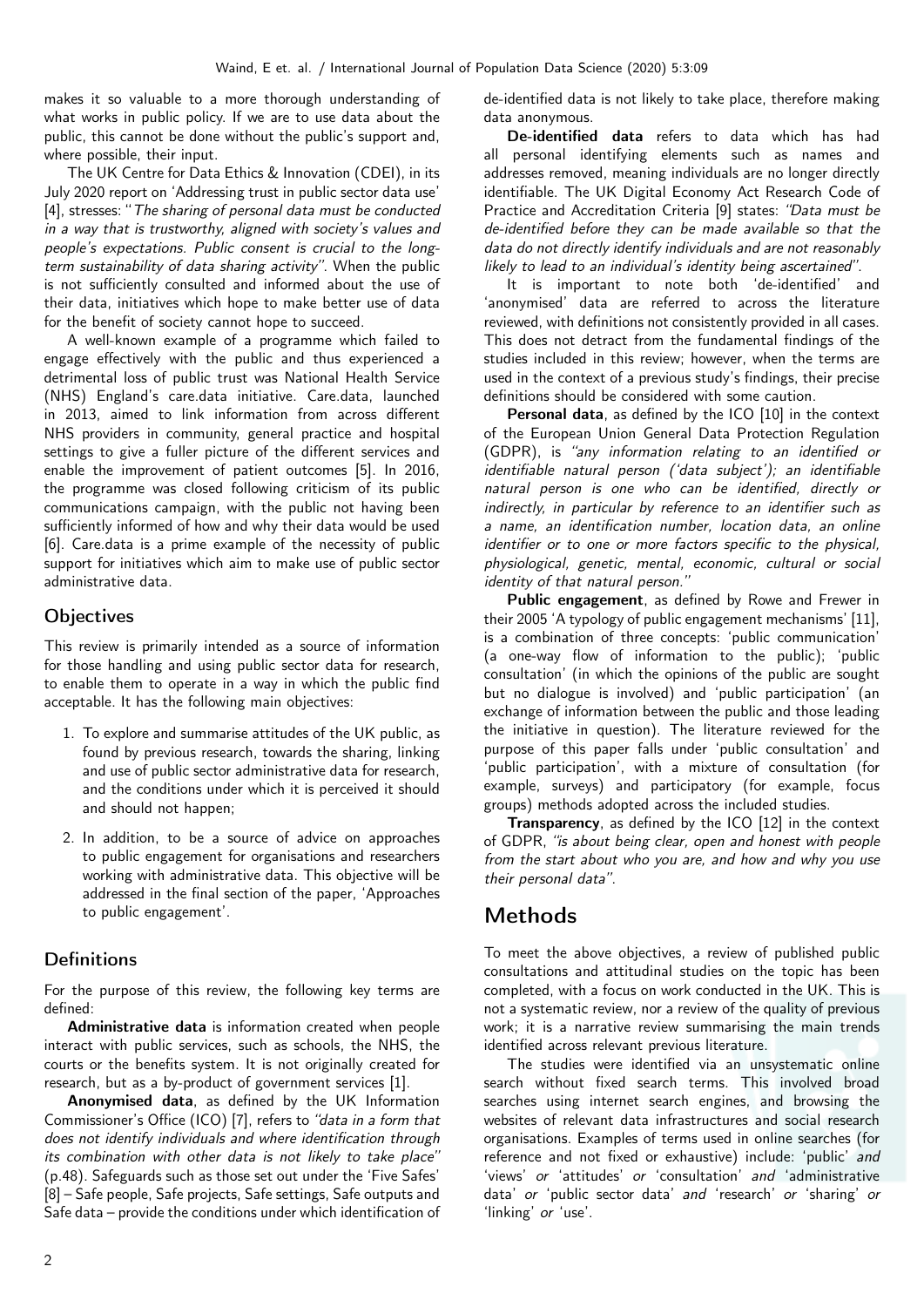As this is an unsystematic review and many of the relevant papers are independently published and therefore not found in academic publications or databases, an unsystematic approach was a more effective way of identifying literature than being confined to particular search terms within specific databases and potentially omitting relevant non-academic papers. As described by Grant and Booth [13], a literature review may or may not include comprehensive searching or quality assessment.

Only papers relevant to the attitudes of the UK public towards the sharing, linking and use of public sector administrative data for research were selected. Some of the studies reviewed cover attitudes to data use more generally, not only in relation to research, but are nevertheless relevant to the aims of this review. Literature in relation to any type of public sector administrative data and any type of research topic was considered. Literature not considered relevant and therefore not reviewed included: papers focused solely on commercial access to public sector data; papers concerned with the linking of public sector data to private sector data; and those focused more broadly on the public's knowledge of, but not attitudes towards, the collection and storage (and not necessarily use) of data.

In total, 16 papers were identified as relevant for inclusion in the review, for which data was collected between the years 2006-2018, therefore covering over a decade of recent work. This includes mostly independent papers published by data infrastructures, research institutions or public bodies, as well as academic research papers and existing reviews of previous research on the topic. Table 1 lists the 16 studies included in the review and their main characteristics.

# Overview of existing literature

Overall, this review finds that previous relevant public attitudes work in the UK has largely focused on the acceptability of the sharing, linking and use of data amongst the general public, rather than amongst specific sub-sectors of the public. It has mainly explored the conditions under which data sharing, linking and use is broadly acceptable, therefore offering insight into appropriate approaches for data infrastructures and researchers in general. The literature reviewed broadly identifies three core conditions of public support: public interest; privacy and security; and trust and transparency. These will be discussed in turn below.

Aside from studies focused around the use of healthcare data, this review identified little previous work dedicated to seeking the views of relevant demographics or communities in relation to specific data types or areas of research. The emphasis on healthcare data as opposed to other types of data may reflect a recent finding of analysis by the ESRC that, in the UK, healthcare data has been used for research to a greater extent than other types of public sector administrative data [14]. Nevertheless, in general, this review finds that the primary focus of previous literature has been to explore whether research using administrative data is, on the whole, acceptable, and under what conditions, with less input sought on how research in relation to specific issues can best hope to meet the interests and concerns of relevant data subjects.

# Existing public knowledge of administrative data research

In general, the literature reviewed has found that existing public knowledge of how public sector data is currently shared, linked and used for research is low.

Most participants of a public consultation titled 'Dialogue on Data: Exploring the public's views on using administrative data for research purposes'  $[15]$  – the intention of which was to inform the approach of the Administrative Data Research Network (ADRN), the predecessor to ADR UK – for example, attached some value to social research more broadly, though some questioned its value to begin with and compared research findings to common sense.

A systematic review of studies investigating public responses to the sharing and linking of health data for research by Aitken et al. [16] found participants of several studies were reported as being surprised that data is not more widely used, and considered not using data for research to be wasteful. Similarly, the findings of research undertaken by the Office for National Statistics (ONS) over the period 2009-2013 [17] indicated that nearly half of the public assume government already links data about the population on a routine basis and holds it in a central data store. Study participants have also been found to express confusion between the use of data for research as opposed to for the everyday operation or activities of a public body or service [\[15,](#page-9-0) [17\]](#page-9-1).

The studies reviewed suggest that, as knowledge increases over the course of public consultation, so does support for administrative data research [\[13,](#page-9-2) [16,](#page-9-3) [18–](#page-9-4)[20\]](#page-9-5). This suggests that when the public has a better understanding of the value of research and the safeguards in place to protect data, they are more supportive of the use of administrative data for that purpose. These findings demonstrate the need for greater transparency and more effective communication of the use of administrative data for research and its benefits.

# Public interest

The literature reviewed has widely found public interest (also termed 'public good', 'public benefit' or 'social value') to be the primary driver of support for the sharing and use of administrative data.

Participants of the 'Dialogue on Data' [15], for example, argued that there should always be social value associated with social research. Aitken et al., in a 2018 discrete choice experiment examining public preferences regarding the linking of health data for research [21], found the most common preference (amongst 57% of respondents) regarding the purpose of data linking was that it should only be done for public benefit. A systematic review and ethical enquiry into public views on the use of patient data for research by Stockdale et al. [22] identified a similarly widespread willingness to share this data for research for the 'common good'.

Of respondents to the 2015 Northern Ireland Life and Times (NILT) Survey [23], 85% agreed that data should be used when there is a benefit to society, as long as the data can be anonymised and privacy is maintained. A public consultation by Ipsos MORI [24] on behalf of the UK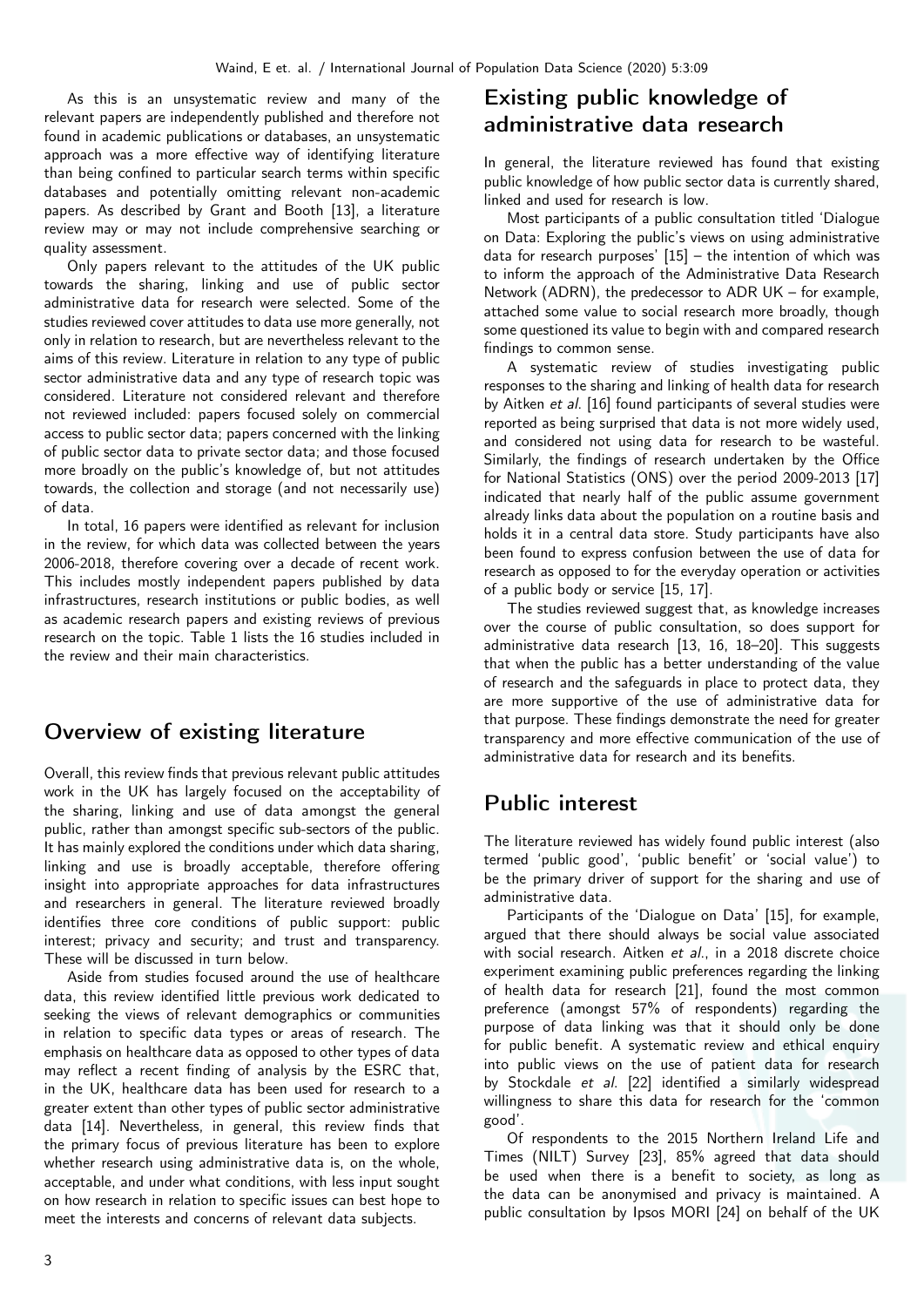| Table 1: Study characteristics |  |
|--------------------------------|--|
|--------------------------------|--|

|   | Reference                                                                                                                                                                                                                                                                       | Study aim                                                                                                                                                                     | Key message(s)                                                                                                                                                                                                                                                                                                                               |
|---|---------------------------------------------------------------------------------------------------------------------------------------------------------------------------------------------------------------------------------------------------------------------------------|-------------------------------------------------------------------------------------------------------------------------------------------------------------------------------|----------------------------------------------------------------------------------------------------------------------------------------------------------------------------------------------------------------------------------------------------------------------------------------------------------------------------------------------|
| 1 | Aitken M, Cunningham-Burley S,<br>Pagliari C. Moving from trust<br>to trustworthiness: Experiences of<br>public engagement in the Scottish<br>Health Informatics Programme.<br>Science and Public Policy. 2016<br>May 11;43(5):713-723.                                         | To explore perceptions of the role,<br>relevance and functions of trust<br>(or trustworthiness) in relation to<br>research practices.                                         | The public's relationships of trust and/or<br>mistrust in science and<br>research<br>are<br>not straightforward; public trust is highly<br>conditional and variable.                                                                                                                                                                         |
| 2 | Aitken M, de St. Jorre J, Pagliari<br>C, Jepson R, Cunningham-Burley<br>S. Public responses to the sharing<br>and linkage of health data for<br>research purposes: a systematic<br>review and thematic synthesis of<br>qualitative studies. BMC Medical<br>Ethics. 2016;17(73). | To explore current evidence on the<br>public acceptability of data sharing<br>and data linkage practices.                                                                     | There is widespread (conditional) public<br>support for data sharing and linkage for<br>research purposes, though a range of concerns<br>exist.                                                                                                                                                                                              |
| 3 | Aitken M, McAteer G, Davidson<br>S, Frostick C, Cunningham-Burley<br>S. Public Preferences regarding<br>Data Linkage for Health Research:<br>A Discrete Choice Experiment.<br>International Journal of Population<br>Data Science. 2018;3(11).                                  | To examine the relative importance<br>of several conditions upon which<br>support<br>public<br>for<br>research<br>conducted through data linkage or<br>sharing is contingent. | There is public support for the linking of health<br>data and use by university and health service<br>researchers without private sector involvement<br>and with independent oversight. The type of<br>data being linked and how profits are managed<br>and shared are the two most important factors<br>shaping preferences.                |
| 4 | Cameron D, Pope S, Clemence<br>M. Dialogue on Data: Exploring<br>public's views on using<br>the<br>administrative data for research<br>Ipsos MORI Social<br>purposes.<br>Research Institute. 2014.                                                                              | To explore public understanding<br>and views of administrative data<br>and data linking.                                                                                      | The public would be broadly happy with<br>administrative data linking for research<br>projects provided (i) those projects have social<br>value, broadly defined (ii) data is deidentified,<br>(iii) data is kept secure, and (iv) businesses<br>are not able to access the data for profit.                                                 |
| 5 | McLean<br>Davidson<br>S,<br>C,<br>Cunningham-Burley S, Pagliari<br>C. Public acceptability of cross<br>sectoral data linkage: Deliberative<br>research<br>Scottish<br>findings.<br>Government<br>Social<br>Research.<br>2012 Aug.                                               | To explore views of the public<br>on the acceptability of linking<br>personal data for statistical and<br>research purposes.                                                  | The public is broadly supportive of data<br>linkage, particularly for health research.<br>conditional<br>However,<br>support<br>is<br>and<br>ambivalences and concerns exist, including<br>unease about private sector access to public<br>sector data.                                                                                      |
| 6 | Davidson S, McLean C, Treanor<br>S, Aitken M, Cunningham-Burley<br>S, Laurie G, Sethi N, Pagliari<br>C. Public acceptability of data<br>sharing between the public, private<br>and third sectors for research<br>purposes. Scottish Government<br>Social Research. 2013 Oct.    | enhance understanding<br>$\circ$ f<br>To<br>sensitivities around data sharing<br>between the public, private and<br>third sectors for statistical and<br>research purposes.   | Concerns and sensitivities around data sharing<br>between the public, private and third sectors<br>cluster around: security and privacy; data uses<br>and the public interest; labelling; statistical<br>disclosure; and transparency. There is a strong<br>case for ongoing public engagement in the<br>development of policy and strategy. |
| 7 | Davies M, Jones H, Conolly A.<br>Public Attitudes to Data Linkage:<br>A report prepared for University<br>College London by NatCen Social<br>Research. NatCen Social Research.<br>2018 March.                                                                                   | understanding and<br>To explore<br>of<br>data<br>perceptions<br>linkage,<br>particularly<br>health<br>between<br>examination<br>survey data<br>and<br>administrative records. | Individuals could see the benefit of providing<br>personal data if there was personal or societal<br>benefit. Several factors underpinned views and<br>concerns, including: trust and legitimacy of<br>organisations; timeframe for consent to data<br>linkage; and transparency.                                                            |
| 8 | MORI.<br>The<br><b>lpsos</b><br><b>Use</b><br>of<br>Health<br>Information<br>Personal<br>Medical<br>Research:<br>General<br>in.<br>Public<br>Consultation.<br>Medical<br>Research Council. 2007.                                                                                | To identify public concerns and<br>misconceptions surrounding use of<br>personal health information for<br>medical research.                                                  | If the public is informed about what medical<br>research entails, they are generally positive<br>towards it. However, confidentiality and<br>consent feature highly in the debate over data<br>use.                                                                                                                                          |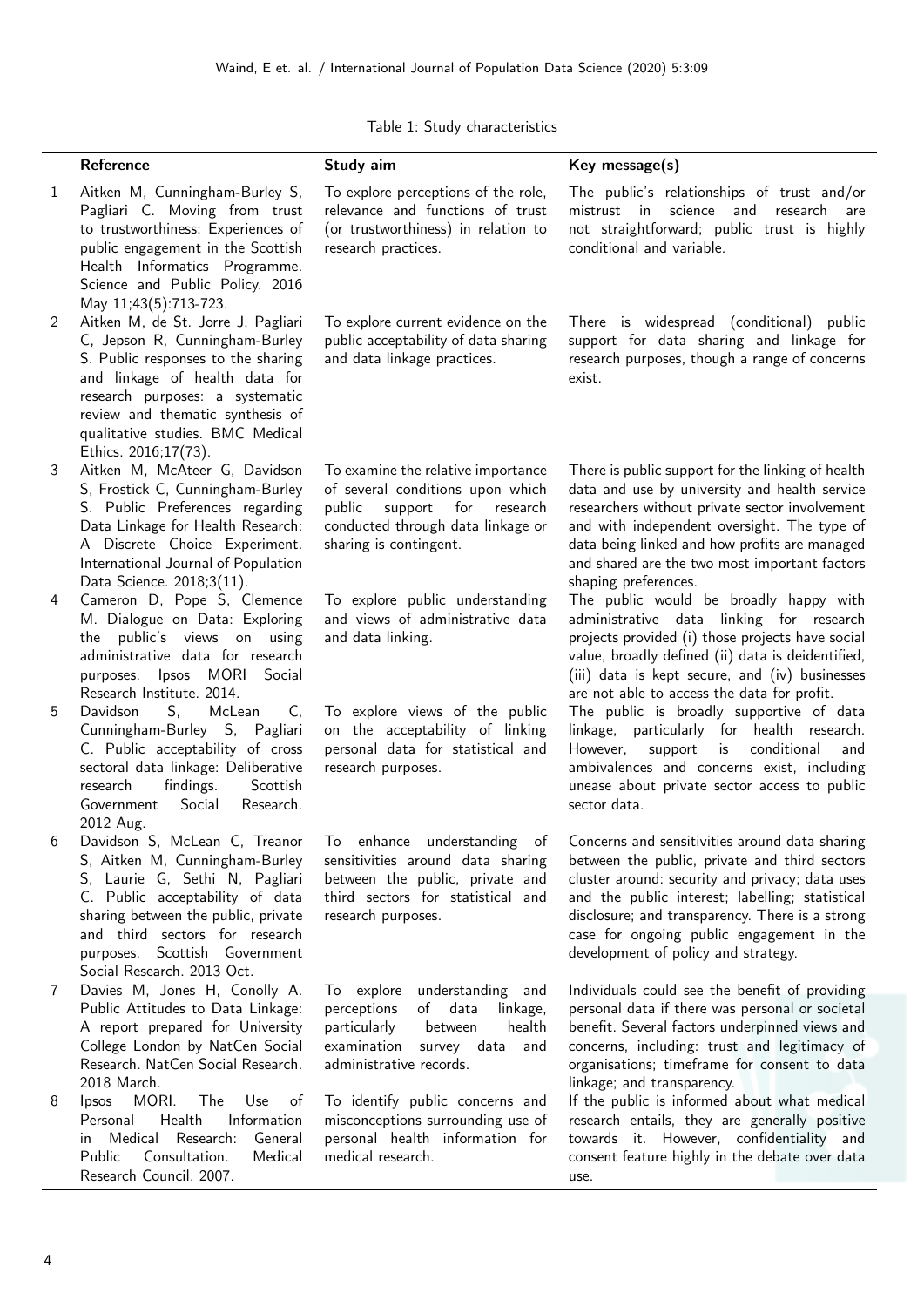|  | Table 1: Continued |
|--|--------------------|
|  |                    |

|    | Reference                                                                                                                                                                                                                                                                                                     | Study aim                                                                                                                                               | Key message(s)                                                                                                                                                                                                                                                                                                                                       |
|----|---------------------------------------------------------------------------------------------------------------------------------------------------------------------------------------------------------------------------------------------------------------------------------------------------------------|---------------------------------------------------------------------------------------------------------------------------------------------------------|------------------------------------------------------------------------------------------------------------------------------------------------------------------------------------------------------------------------------------------------------------------------------------------------------------------------------------------------------|
| 9  | Office for National Statistics. The<br>and Future<br>Provision<br>$\circ$ of<br>Census<br><b>Statistics</b><br>Population<br>England<br>in<br>and Wales: Public attitudes to the use of official<br>of personal data for official statistics.<br>2014 March.                                                  | To explore public attitudes<br>towards the collection and<br>use of data for production<br>statistics and<br>research.                                  | The public are supportive of data sharing when<br>personal or public benefit can be demonstrated;<br>and public views differ according to who is using<br>the data and for what purpose.                                                                                                                                                             |
| 10 | Oswald M. Share and share alike? An<br>examination of trust, anonymisation and<br>data sharing with particular reference<br>to an exploratory research project<br>investigating attitudes<br>to<br>sharing<br>personal data with the public sector.<br>SCRIPTed. 2014 Dec;11(3):245-272.                      | To explore attitudes to<br>sharing personal data with<br>the public sector.                                                                             | The benefits-versus-costs problem in relation to<br>the sharing of personal data is significant: the<br>more tangible and/or immediate the benefit, the<br>stronger the correlation to (and possibly the<br>cause of) comfort in data sharing.                                                                                                       |
| 11 | Rempela ES, Barnett J, Durrant<br>H. Public engagement with UK<br>government data science: Propositions<br>from a literature review of public<br>new technologies.<br>engagement on<br>Government Information Quarterly. 2018<br>Oct;35(4):569-578.                                                           | To examine the potential for<br>public engagement with data<br>science.                                                                                 | Government data science public engagement<br>should: consider the varied and many 'publics';<br>not assume providing information will lead<br>to acceptance; determine the contingencies of<br>trust through trustworthy practice; incorporate<br>robust, critical, and ongoing deliberation; and<br>be holistic, moving beyond privacy and consent. |
| 12 | Robinson G, Dolk H, Dowds L, Given<br>J, Kane F, Nelson E. Public Attitudes<br>to Data Sharing in Northern Ireland:<br>Findings from the Northern Ireland<br>Life and Times Survey 2015. Ulster<br>University. 2018 Feb.                                                                                      | To explore attitudes<br>to<br>data sharing amongst the<br>Northern Ireland public.                                                                      | Public support for data sharing sits on three<br>pillars: trust in organisations, data protection<br>measures, and public benefit. If any of these are<br>reduced or taken away, public support falls.                                                                                                                                               |
| 13 | Statistical<br>Royal<br>Society.<br>Royal<br>Statistical Society research on trust<br>in data and attitudes toward data<br>use/data sharing. 2014.                                                                                                                                                            | To get a snapshot of public<br>trust in institutions handling<br>their data, and attitudes<br>towards data linkage and<br>privacy.                      | There is a 'data trust deficit': trust in<br>institutions to use data appropriately is lower<br>than trust in them in general. When there are<br>safeguards and a case for public benefit, more<br>take a positive view in favour of data use and<br>sharing.                                                                                        |
| 14 | Stockdale J, Cassell J, Ford E. "Giving<br>something back": A systematic review<br>and ethical enquiry into public views on<br>the use of patient data for research in<br>the United Kingdom and the Republic these views onto established<br>of Ireland (Revised). Wellcome Open<br>Research. 2019 Jan;3(6). | To explore patient and public<br>views on patients' medical<br>data being used for research;<br>to understand and map<br>biomedical ethical principles. | The public generally support the use of patient<br>data for research, but demand that projects: are<br>conducted in a secure way to prioritise privacy<br>and minimise harm; set research objectives<br>primarily concerned with the common good; and<br>do this in a spirit of transparency and inclusivity<br>of stakeholder views.                |
| 15 | Tully MP, Hassan T, Oswald M,<br>Ainsworth J. Commercial use of health<br>$data - A public 'trial' by citizens' jury.$<br>Wiley: Learning Health Systems. 2019;3.                                                                                                                                             | To investigate what informed<br>citizens consider to<br>be<br>appropriate uses of health<br>data in a learning health<br>system.                        | Uses of anonymised patient data<br>were<br>considered appropriate by most when they<br>could deliver public benefit. Positive health<br>outcomes for patients were more acceptable<br>than improved efficiency of NHS services.                                                                                                                      |
| 16 | Trust. Summary Report<br>Wellcome<br>of Qualitative Research into Public<br>Attitudes to Personal Data and Linking<br>Personal Data. London: Wellcome Trust.<br>2013 July.                                                                                                                                    | To understand the general<br>public's attitudes to different<br>types of personal data and<br>data linking.                                             | There is fear of personal data falling into<br>the 'wrong hands' and widespread wariness<br>about being 'watched'. Main benefits associated<br>with storing personal data are convenience,<br>advantageous offers and efficient customer<br>service. Anonymity and consent issues are<br>paramount.                                                  |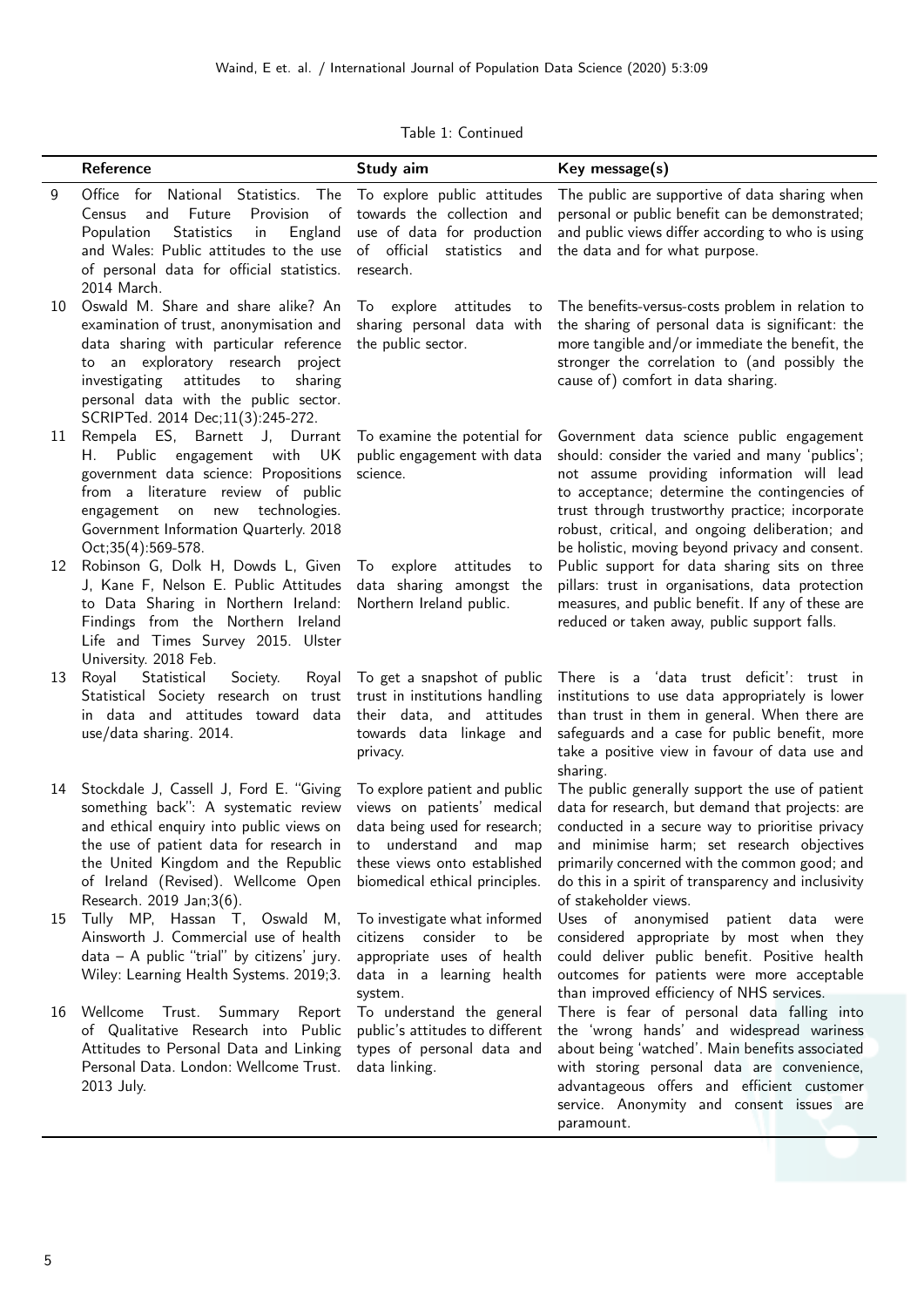Medical Research Council regarding the use of personal health information in research found that 70% of participants agreed the advantages of medical research – which the authors say are mainly considered 'societal' – outweigh the disadvantages (mainly seen as the disclosure of personal health information). Study participants have been found to consider financial profit an unacceptable motive for the use of administrative data [\[25–](#page-9-6) [27\]](#page-9-7). A 2014 study by Marion Oswald investigating attitudes towards sharing personal data with the public sector [27] found most participants would be comfortable with their data being used to improve public services, but only 23% were comfortable with it being used by the NHS, and 27% by central government, to make profits to fund services.

Concerns have also been identified that some research using administrative data could inadvertently work against the public interest, for instance by causing certain demographic groups or local populations to be profiled or labelled [\[15,](#page-9-0) [16\]](#page-9-3). Aitken et al.'s review [16] identified concerns that policy based on analysis of large datasets may not sufficiently account for individual needs.

However, although previous literature has given indications as to what members of the public consider to be in the 'public interest', no widely understood definition of the concept appears to have been identified, and perhaps what matters more than defining the term is that the public perceives benefits of some sort. Understanding what the specific communities that administrative data research aims to impact perceive as the potential benefits of the work therefore remains an important goal of public engagement.

### Data types

The literature reviewed has identified differences in the perceived sensitivity of, and potential benefit of, using different types of data for research. During the 'Dialogue on Data' [15], some participants expressed that some types of data – for example, records of domestic violence and data relating to HIV status – were too sensitive and personal to be shared outside of the agency that collected it. Nevertheless, by the end of the Dialogue the researchers found that participants were comfortable with data linkage using all types of data, as long as approval and security processes were in place.

Aitken et al.'s discrete choice experiment [21] found the type of data being linked to be the most influential factor shaping preferences regarding linking health data for research. How profits are managed and shared was found to be the second most influential factor, with the purpose of the research coming out third.

Meanwhile, 2013 research by the Wellcome Trust [28] found many regarded personal – as opposed to de-identified – health data differently to other types of data. Namely, they perceived an "unquestionable benefit to people" of experts having access to this type of information, especially in relation to illness [28, p.11].

### Demographic differences

The literature reviewed also found demographic differences in levels of public support for administrative data research.

Younger age groups, for example, have in some instances been found to be more supportive of data sharing for research than older age groups [\[21,](#page-9-8) [28\]](#page-9-9), though Stockdale et al.'s review [22] found evidence of both younger and older age groups being in favour of data sharing.

Aitken et al. [21] found participants not in full-time employment were more concerned with regulation measures and the type of data being linked than those in full-time employment. Those working full-time were more concerned with the purpose of data linking, who the researchers were and profit management. The Wellcome Trust [28] reported participants from socio-economic group C2DE (those in skilled, semi-skilled and unskilled manual jobs or on low or no income<sup>1</sup> felt more powerless to deal with the consequences of a data breach than those from socio-economic group ABC1 (those in managerial, administrative and professional, and supervisory and clerical jobs). Participants from group ABC1 were found to be more likely to view health data research as socially beneficial.

These demographic differences suggest some areas of research may be more acceptable than others to the specific groups whose lives they aim to benefit, on the basis of their demographic characteristics. It is therefore important to involve the communities most relevant to specific areas of research in public engagement activities, so the views of those most affected by the work are sufficiently understood.

# Privacy and security

Safeguards to protect the privacy of data subjects and prevent data from being misused have also been identified by previous literature as key to public support for the sharing, linking and use of administrative data. The concerns identified can be broken down into three main areas: de-identification and anonymisation; data access and security; and governance and regulation.

### De-identification and anonymisation

De-identification or anonymisation appears to be the minimum standard expected for the use of administrative data in research to be acceptable. Across the literature reviewed, study participants were found to be significantly more comfortable with their data being collected, stored and used when anonymised [\[15–](#page-9-0)[17,](#page-9-1) [26,](#page-9-10) [27,](#page-9-7) [29\]](#page-10-0). Most participants of the 'Dialogue on Data' [15] – though not all – no longer considered de-identified data as 'personal' and had no concerns around the use of such data.

For the 85% of respondents of the 2015 NILT Survey who agreed data should be used where there is a benefit to society, this was based on an assurance that data would be anonymised [23]. Meanwhile, Ipsos MORI's consultation [24] found 62% of respondents would be 'certain or more likely' to provide their health information if there were assurances of confidentiality. Oswald [27] found less than 40% of respondents were comfortable with data sharing, even when anonymised, though this was specific to medical and locational data.

<sup>1</sup>Based on the National Readership Survey Social Grade: [http://www.nrs.co.uk/nrs-print/lifestyle-and-classification-data/social-grade/.](http://www.nrs.co.uk/nrs-print/lifestyle-and-classification-data/social-grade/)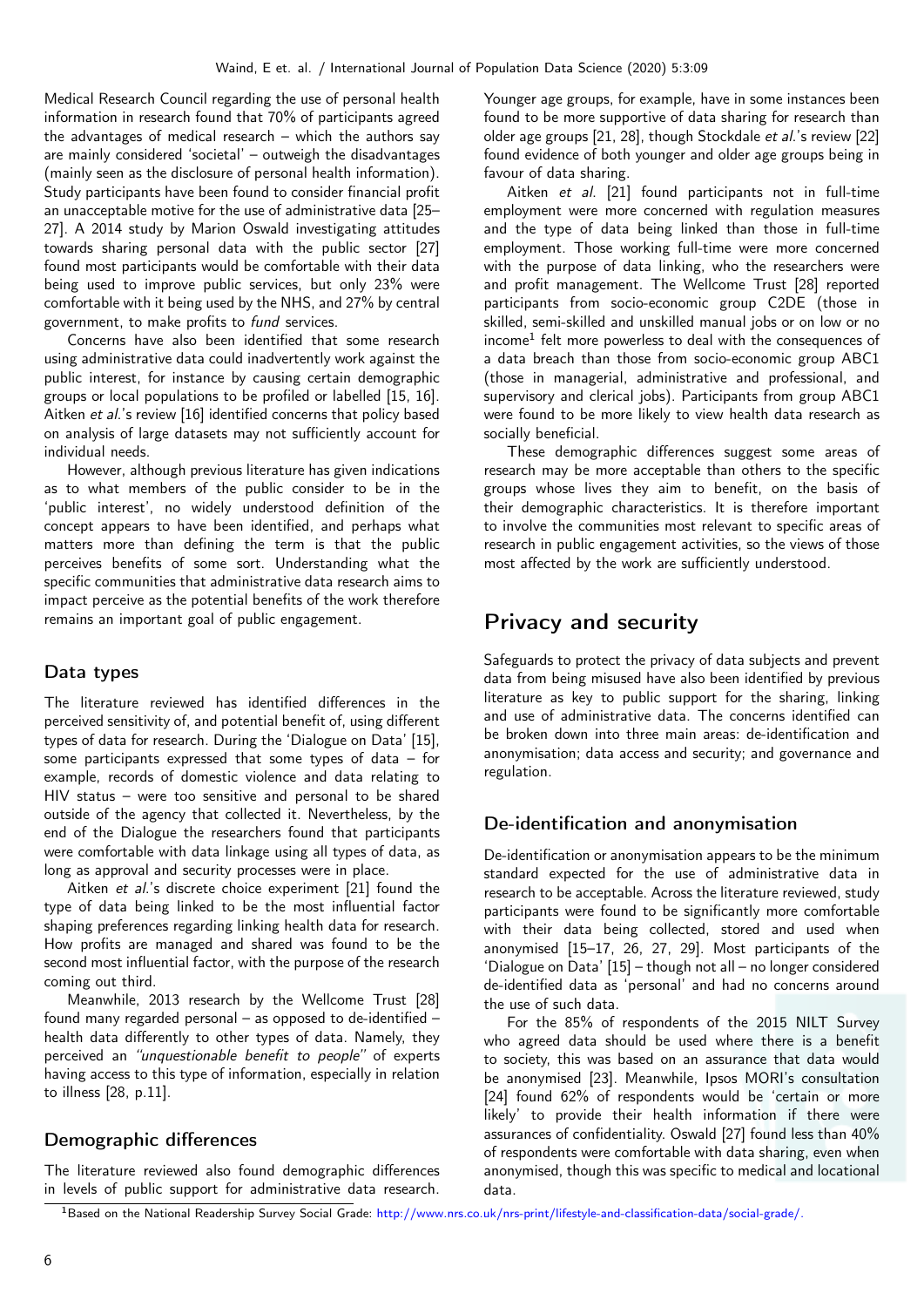Participants of Wellcome's attitudinal work [28, p.3.] had a strong sense of personal health data as "confidential, private and sensitive", and not to be shared outside of "secure, authorised bodies such as the NHS". Population-level (deidentified) data, however, was regarded as anonymous, and to be collected for the common good.

Participants of several studies raised concerns about whether it may be possible to re-identify individuals if linked data, for example, included information that was unusual and might only apply to a small number of people [\[15,](#page-9-0) [19,](#page-9-11) [20,](#page-9-5) [22\]](#page-9-12). Nevertheless, in most of the studies reviewed, respondents were largely supportive of data sharing when de-identification or anonymisation was guaranteed.

#### Data access and security

Study participants have expressed concern about data being leaked, lost, stolen or subject to unauthorised access and used against the public interest – whether de-identified or not – with additional safeguards to protect data therefore being considered critical [\[15,](#page-9-0) [22,](#page-9-12) [24,](#page-9-13) [28,](#page-9-9) [29\]](#page-10-0).

In the context of ADRN, participants of the 'Dialogue on Data' [15] were reassured on learning of the restrictions on access to data, and were strongly in favour of secure physical settings and concerned about remote access to a secure environment. The authors stress, however, that the concept of remote access may not have been consistently explained across the workshops. They found most participants did not fully understand that data would not leave the physical setting when made accessible to researchers via a remote connection, and stress further work on how best to explain the concept is needed. Meanwhile, those who generally thought de-identified data is very low risk were more comfortable with remote access if protections were in place.

Participants of the Dialogue also felt reassured there were no plans for a so-called 'super database' under ADRN, containing multiple linked datasets. However, this appears to have been a spontaneous consideration of participants, and the authors do not explain what such a database was understood to be. The response of one participant suggests it was conceived as a service offering open access to data, rather than to only approved researchers: "Everyone's information is going to be centralised. How can they guarantee everyone's motives?" [15, p.30].

Stockdale et al. [22] found participants were concerned that sharing their electronic health records (EHRs) may lead to them being subject to unauthorised access and used to their disadvantage, while Wellcome [28] found the same for the sharing of personal data more generally. Amongst participants of Davidson et al.'s 2012 [19] and 2013 [26] consultations exploring attitudes towards cross-sectoral data sharing, these concerns were echoed, with participants of the 2012 study being concerned that data linking would increase the likelihood of security breaches as a large amount of information could be obtained at once.

### Governance and regulation

In addition to the physical security of data, the literature reviewed identified a preference for protections in the form of governance and ethical frameworks to regulate data use.

In their reviews of previous literature, both Aitken et al. [16] and Stockdale et al. [22] identified an increase in public acceptance after study participants were informed about governance mechanisms. Davidson et al.'s 2012 work [19] identified concerns about who would oversee the operation of data sharing frameworks and where accountability would lie if linked data were lost or stolen.

Ipsos MORI [24] and Davidson et al. [26] both identified a preference for an independent organisation to act as a 'buffer' between researchers and the public to prevent the misuse of information. Participants of the 'Dialogue on Data' [15] felt reassured ADRN would provide a systematic way to regulate administrative data linking. In a series of focus groups conducted by Aitken et al. to explore public attitudes towards the use of health data [18], however, participants expressed concern that committees of oversight bodies would by default operate in favour of data sharing.

Ultimately, for administrative data research to be acceptable to the public, a myriad of safeguards are needed to protect the confidentiality of data subjects and limit the potential for data misuse.

### Trust and transparency

The literature suggests individuals and institutions accessing data must be trusted to keep it secure and use it appropriately. Meanwhile, it also indicates that the specifics of projects using administrative data affect the level of public support, and transparency is therefore key to allowing the public to remain informed about how their data is used in any given context.

#### **Trust**

The literature reviewed found clear differences in the levels of trust attributed to different types of organisation, with the reasons given providing indications as to how an institution or individual might build trust.

Commercial organisations have been found to receive lower levels of trust than public bodies in general. Work by NatCen exploring Health Survey for England (HSE) participants' attitudes to data linkage [20] found government collecting data in the form of the Census, and health data collected by the NHS, was considered important for future planning. However, it was felt commercial companies would only want to access data for commercial gain. Participants of Davidson et al.'s 2013 workshops [26] expressed that who was accessing data and for what purpose is of greater concern than the type of data being accessed. They demonstrated widespread acceptance of public bodies accessing anonymised data from other public sector organisations for research, driven by a perception that these organisations are dedicated to delivering public benefits and safeguarding data.

Participants of the 'Dialogue on Data' [15], however, were worried about government data getting into the hands of commercial companies due to low trust in government in general. For those who were more trusting of government, its use of data was considered benign and in the public interest. The Wellcome Trust's attitudinal work [28] found some cynicism in relation to the government linking data and fears about government 'taking something away' from people.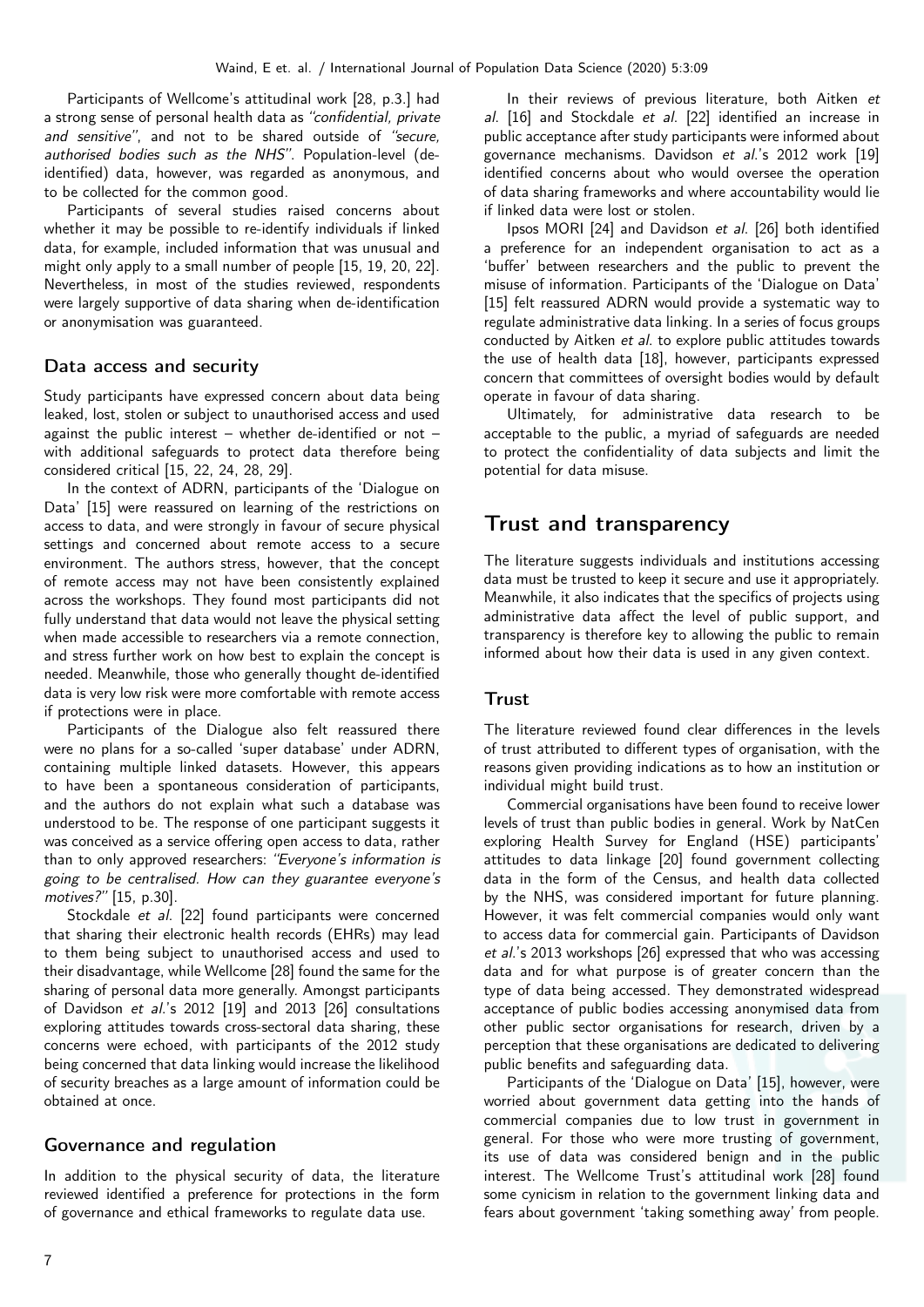Furthermore, not all public bodies receive the same levels of trust, with the literature identifying greater public trust in the NHS to keep information secure than in other public bodies [\[19,](#page-9-11) [23,](#page-9-14) [24,](#page-9-13) [27,](#page-9-7) [29\]](#page-10-0). Davidson et al.'s 2012 study [19] found this to rest upon a perception that health professionals serve to help the public and abide by a moral code of conduct, supposedly more so than other public workers.

Some study participants have also identified public benefits of private companies having access to data in certain circumstances; in such cases, there has been a preference for greater safeguards and controls than might be expected for public bodies [\[18,](#page-9-4) [25\]](#page-9-6). Aitken et al. [18] found that, although some organisations are trusted more than others, this does not mean access to data by these groups is automatically supported, and vice versa.

Participants of the 'Dialogue on Data' [15] felt researchers who gain access to linked data should be unbiased and qualified, while those working for private companies should not have access. Participants of Aitken et al.'s discrete choice experiment [21] felt most comfortable with university or government researchers and NHS staff accessing data, while Aitken et al.'s focus groups [18] revealed a feeling that academic researchers were less likely to be motivated by profit than other researchers.

These findings suggest that, to develop and maintain trust, an individual or organisation must demonstrate dedication to the public interest and safeguarding data. However, the findings also show that trust is not straightforward; in some cases, lower trust may simply mean a need for greater data protections and stronger assurances of public interest.

### **Transparency**

Study participants have expressed a desire for greater transparency in general around how administrative data is held and used, with efficient communications around data use being seen to have a direct impact upon public acceptability [\[16,](#page-9-3) [17,](#page-9-1) [20,](#page-9-5) [22,](#page-9-12) [24,](#page-9-13) [29\]](#page-10-0).

Participants of research by Tully et al. investigating public perceptions of appropriate uses of health data [25] felt the public benefit of data use by commercial organisations must be made explicit. Participants of Aitken et al.'s focus groups [18] expressed concern that a lack of openness may be a deliberate effort to withhold information from the public, with the authors finding that transparency plays an important role in levels of trust. Participants of NatCen's study [20] who had previously disagreed to have their HSE data linked to other forms of data recalled the main reason being a lack of comprehensive information about how data might be linked.

These findings suggest transparency has a direct impact on public support for data sharing initiatives. Furthermore, they suggest that if those handling and using data are transparent about its use, they are likely to receive greater levels of trust.

# Striking the balance

None of the studies reviewed have identified any sole assurance that is enough alone to secure support amongst the UK public for research using public sector administrative data. Rather, all have highlighted that support cannot be guaranteed without fulfilment of all three core conditions: public interest, privacy and security, and trust and transparency.

In the 'Dialogue on Data' [15], tangible social value did not sit in isolation as a condition of public support; deidentification, data security and denying access to businesses wanting to use the data for profit were also considered necessary. The 2015 NILT Survey [23] found public support for data sharing to rest upon three pillars: trust in organisations, data protection measures and public benefit. If any are reduced or removed, public support falls. Stockdale et al.'s review of previous literature [22] found that, while there was a general willingness to share patient data for research in the public interest, this seldom led to unconditional support and rested upon data security and the motivations for using the data.

However, public support is not straightforward, and the literature shows the specifics of any given project have an impact on public expectations of the required standard of each core condition [\[15–](#page-9-0)[17,](#page-9-1) [24,](#page-9-13) [27,](#page-9-7) [29\]](#page-10-0). Study participants have expressed they do not expect even the highest levels of data protection to be entirely foolproof, but are comfortable if the risk to privacy and potential for misuse are outweighed by the potential benefits in each case [\[15–](#page-9-0)[17\]](#page-9-1).

Work by the Royal Statistical Society exploring public attitudes towards data linking and privacy [29, p.3.] found 35% of respondents disagreed that: "Once my data has been anonymised and there is no way I can be identified, I'm not really bothered how it is used", showing a notable proportion continued to care about how their data was used even when anonymised, and that the specifics of a programme of work may affect their views. Research by ONS between 2009 and 2013 [17] similarly found public views towards the use of data for research to differ according to who is using the data and for what purpose.

Ipsos MORI [24] identified a tension between the greater good and individual privacy. 69% of participants said they were likely to allow personal health information to be used for research – suggesting the specifics of the research are important – compared to only  $14\%$  who were certain to. Oswald et al. [27, p.270] found the "benefits-versus-costs problem" to be significant, and the more tangible the benefit, the greater the comfort in data sharing.

These findings show public support for research using administrative data is complex. They indicate that some projects may require the assurance of greater safeguards than others if aspects of their approach are considered less robust, even once a certain standard of each necessary condition is achieved. The potential public benefits must ultimately outweigh the risks to privacy and the possibility of misuse, and an appropriate balance of all three core conditions outlined above must be struck to achieve this.

# Approaches to public engagement

The second objective of this paper is to be a source of advice on approaches to public engagement for organisations and researchers working with administrative data. In addition to exploring the attitudes and sentiments of the public towards administrative data research as discussed above, the literature has given important indications as to the type of engagement the public expect to have with it.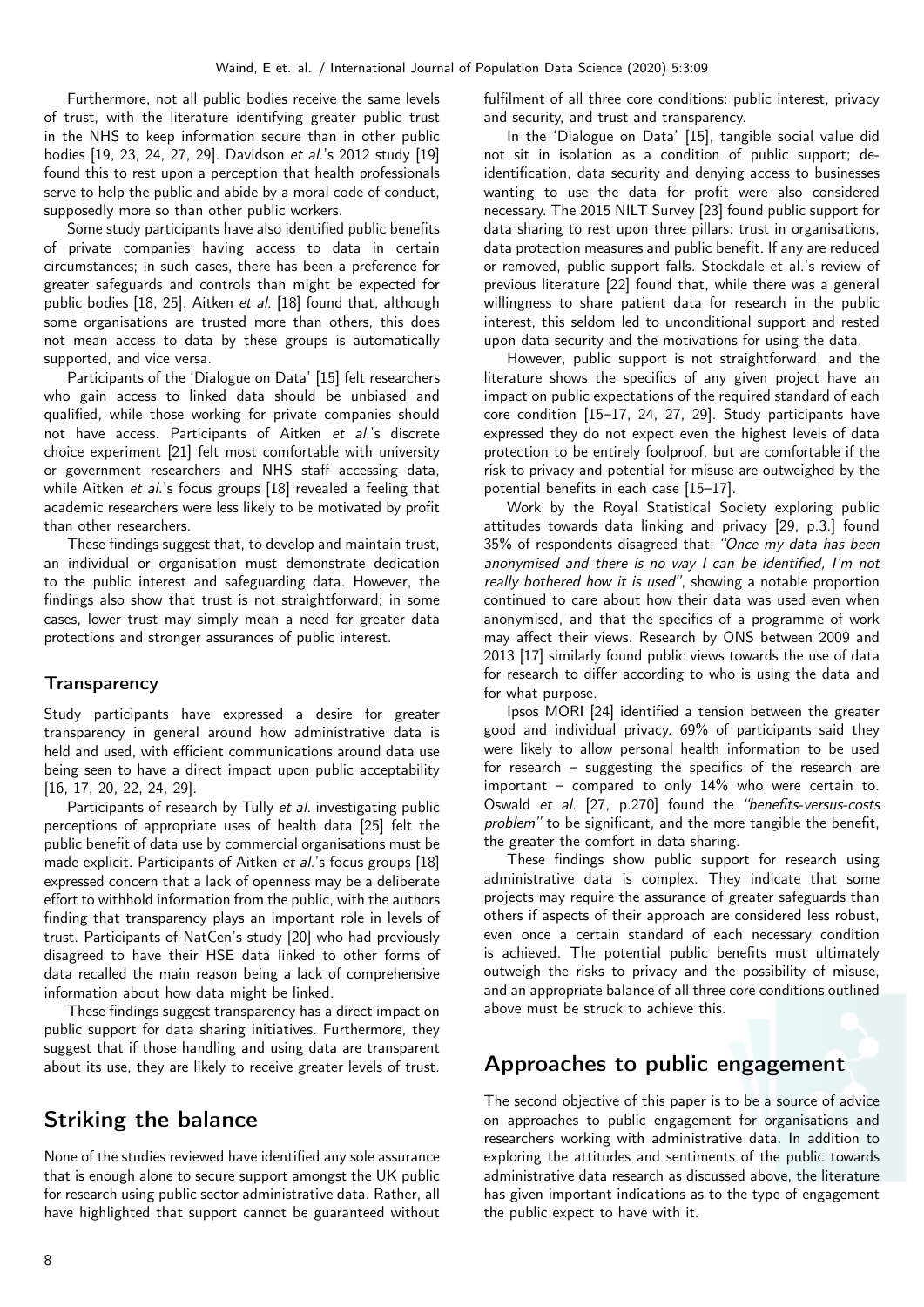Aitken et al.'s focus groups [18, p.719] found preference for an "open exchange of information and greater equity in the science-public relationship", in which public engagement is an indicator of the trustworthiness of data users rather than a way in which to build trust. The authors argue transparency must involve open communication of uncensored information, but also that trustworthiness is more likely to be achieved if engagement involves open dialogue in which public concerns can be responded to.

Davidson et al. [26] found unanimous agreement that the public should be involved in decision-making in relation to data sharing amongst participants of their 2013 workshops. Meanwhile, the Dialogue on Data [15] found mixed views amongst participants, with some expressing the public should be actively engaged in the operation of the ADRN, and others feeling this was unnecessary. Nevertheless, most participants of the Dialogue did feel there should be some place for members of the public to be involved in the running of the ADRN centres.

Rempela et al. [30], in light of the findings of a literature review of public engagement in new technologies, stress that transparency alone is not enough, and argue that data science initiatives should involve the public in technological development. This participatory approach (reflecting the 'public participation' element of public engagement) – is more effective at having a meaningful impact than a one-way communications-based approach (the 'public communication' element), say the authors. They stress that, while previous widescale consultations such as the 'Dialogue on Data' represent a step towards better understanding public views, they "do not equate nor reflect public influence" [30, p.575]. They also suggest identifying subsets of the public with whom it is more relevant to engage is important.

These findings suggest public engagement should move beyond public communication alone and seek to actively involve the public in decision-making processes associated with data use via public participation. Public engagement work should focus on gaining public input – via open and meaningful dialogue with relevant publics – in the development of administrative data research.

## Conclusions and limitations

This review finds the UK public are broadly in favour of research using public sector administrative data, as long as three core conditions are fulfilled: public interest, privacy and security, and trust and transparency. Ultimately, an appropriate balance must be struck to ensure the proposed benefit outweighs the potential risk, and this is dependent upon the specifics of any given project, including: the data being used; the questions being asked; the protections in place; and the institutions or individuals accessing data. These attitudes have been held over time, with the studies reviewed covering over a decade of recent research.

It is important to note that the nature of research is such that it is not always possible to know if it will ultimately prove beneficial. The findings are not known at the start, and all that can be aimed for is intended benefit. Nevertheless, initiatives making use of public sector administrative data should aim to

meet these three core conditions to ensure that their work is acceptable to the public.

In addition, this review finds that most relevant previous work within the UK – with the exception of that related to the use of healthcare data – has focused on capturing the attitudes of the general public towards the sharing, linking and use of data as a general principle, rather than in relation to particular data types or areas of research. The review also identified little work focused on capturing the views of specific demographics and communities in relation to research relevant to them specifically. A thorough understanding of the interests and concerns of those with lived experience of an issue – whether this is in relation to crime and justice, inequality and social inclusion, or another subject area – would be extremely valuable to ensuring research has the greatest positive impact possible.

Due to the volume of existing literature on general attitudes towards the use of data more broadly, and the consistent findings it has had, it is appropriate to move beyond general consultation on the acceptability of using public sector administrative data for research. Initiatives making use of administrative data should aim to focus on the specific issues being investigated by seeking the input of relevant demographics and communities. This is to ensure both that their interests are sufficiently considered in the development of research which affects them, and that the favoured participatory model of engagement – as indicated by the literature – is fulfilled. Nevertheless, it is important to continue to monitor any changes to broader public attitudes and adapt approaches if necessary.

### Limitations

Although the most relevant method for this review, the unsystematic search method used to identify relevant literature is limited, as it leaves the findings more vulnerable to biases in relation to the literature selected, as well as potentially making the findings more difficult to replicate.

# Acknowledgments

ADR UK is an Economic and Social Research Council (ESRC) investment initially from July 2018 to March 2022. ESRC is part of UK Research & Innovation (UKRI).

# Conflicts of interest

The author is Communications & Engagement Manager for the ADR UK (Administrative Data Research UK) Strategic Hub, based within the Economic & Social Research Council (ESRC). ADR UK is UK-wide partnership funded by the ESRC with a mission is to enable secure access to UK administrative data for research in the public interest.

## Ethics statement

Due to the nature of this work as a review of existing published studies, ethical approval was not required for this article.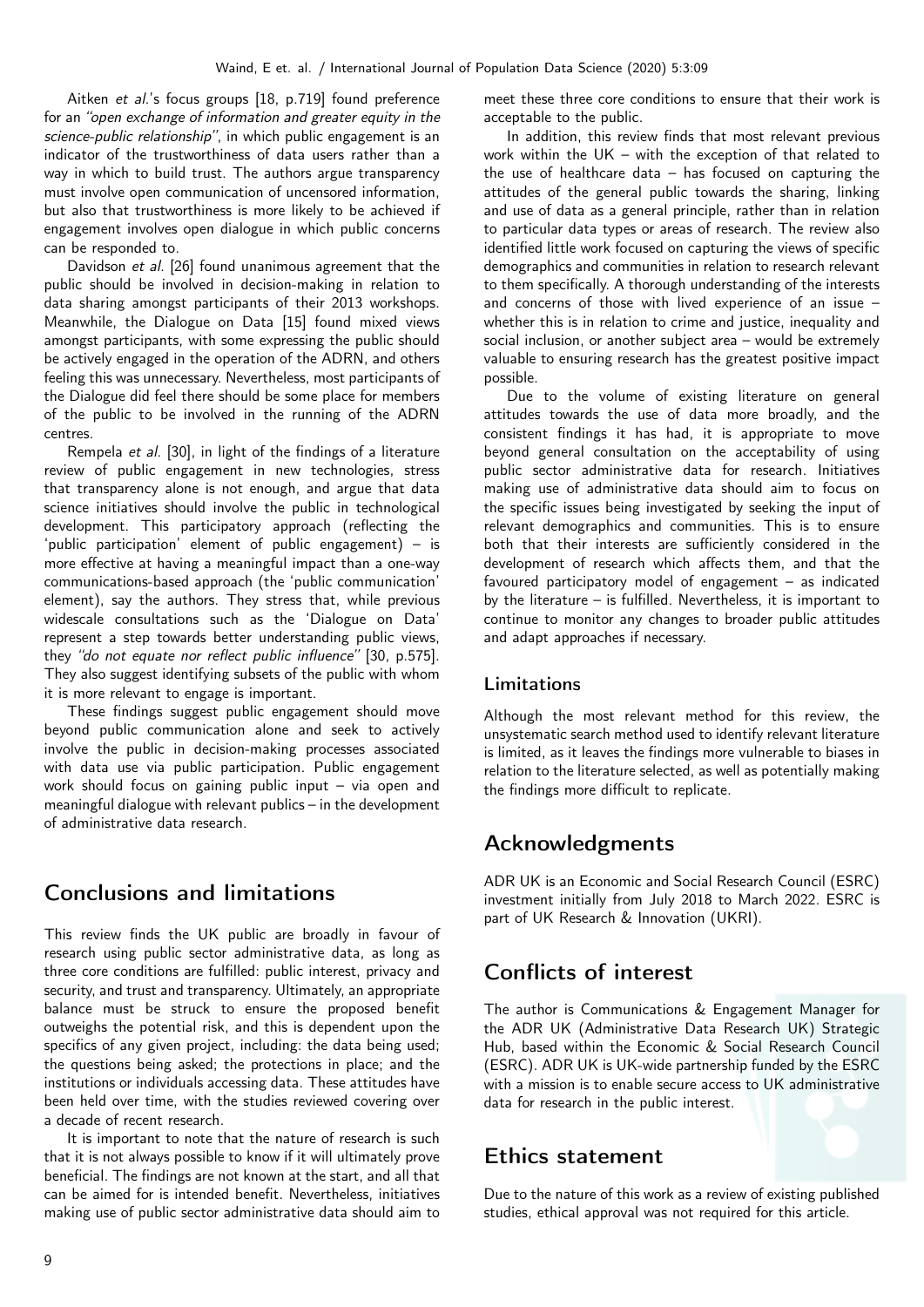### References

- 1. Administrative Data Research UK. What is administrative data? (accessed 14/08/2020).
- 2. Digital Economy Act 2017. Disclosure of information for research purposes. Digital Economy Act 2017 part 5: Chapter 5, Section 64 (accessed 27/04/2020).
- 3. Administrative Data Research UK. Our Mission (accessed 18/11/2020).
- 4. Centre for Data Ethics and Innovation. Addressing trust in public sector data use. 2020 July (accessed 31/10/2020).
- 5. NHS England. NHS England announces new technical guidance to improve patient care. 2013 May (accessed 31/10/2020).
- 6. Mundasad S. NHS data-sharing project scrapped. BBC News. 2016 July (accessed 31/10/2020).
- 7. Information Commissioner's Office. Anonymisation: Managing data protection risk code of practice. 2012.
- 8. Stokes P. The 'Five Safes' Data Privacy at ONS. Office for National Statistics. 2017 Jan (accessed 17/04/20).
- 9. Digital Economy Act 2017. Research Codes of Practice and Accreditation Criteria. Digital Economy Act 2017 part 5: Codes of Practice. Updated 2020 Feb (accessed 27/04/20).
- 10. Information Commissioner's Office. What is personal data? Guide to the General Data Protection Regulation (GDPR) (accessed 31/07/20).
- 11. Rowe G, Frewer LJ. A typology of public engagement mechanisms. Science, Technology & Human Values. 2005 April;30(2):251-290. [https://doi.org/10.1177/0162243904271724.](https://doi.org/10.1177/0162243904271724)
- 12. Information Commissioner's Office. Principle (a): Lawfulness, fairness and transparency. Guide to the General Data Protection Regulation (GDPR) (accessed 17/04/20).
- <span id="page-9-2"></span>13. Grant M J, Booth A. A typology of reviews: an analysis of 14 review types and associated methodologies. Health Information and Libraries Journal. 2009;26:91-108. [https://doi.org/10.1111/j.1471-1842.2009.00848.x.](https://doi.org/10.1111/j.1471-1842.2009.00848.x)
- 14. Economic and Social Research Council. The use of UK administrative data. 2020 September.
- <span id="page-9-0"></span>15. Cameron D, Pope S, Clemence M. Dialogue on Data: Exploring the public's views on using administrative data for research purposes. Ipsos MORI Social Research Institute. 2014.
- <span id="page-9-3"></span>16. Aitken M, de St. Jorre J, Pagliari C, Jepson R, Cunningham-Burley S. Public responses to the sharing and linkage of health data for research purposes: a systematic review and thematic synthesis of qualitative studies. BMC Medical Ethics. 2016;17(73). [https://doi.org/10.1186/s12910-016-0153-x.](https://doi.org/10.1186/s12910-016-0153-x)
- <span id="page-9-1"></span>17. Office for National Statistics. The Census and Future Provision of Population Statistics in England and Wales: Public attitudes to the use of personal data for official statistics. 2014 March.
- <span id="page-9-4"></span>18. Aitken M, Cunningham-Burley S, Pagliari C. Moving from trust to trustworthiness: Experiences of public engagement in the Scottish Health Informatics Programme. Science and Public Policy. 2016 May 11;43(5):713-723. [https://doi.org/10.1093/scipol/scv075.](https://doi.org/10.1093/scipol/scv075)
- <span id="page-9-11"></span>19. Davidson S, McLean C, Cunningham-Burley S, Pagliari C. Public acceptability of cross sectoral data linkage: Deliberative research findings. Scottish Government Social Research. 2012 Aug.
- <span id="page-9-5"></span>20. Davies M, Jones H, Conolly A. Public Attitudes to Data Linkage: A report prepared for University College London by NatCen Social Research. NatCen Social Research. 2018 March.
- <span id="page-9-8"></span>21. Aitken M, McAteer G, Davidson S, Frostick C, Cunningham-Burley S. Public Preferences regarding Data Linkage for Health Research: A Discrete Choice Experiment. International Journal of Population Data Science. 2018;3(11). [https://doi.org/10.23889/ijpds.v3i1.429.](https://doi.org/10.23889/ijpds.v3i1.429)
- <span id="page-9-12"></span>22. Stockdale J, Cassell J, Ford E. "Giving something back": A systematic review and ethical enquiry into public views on the use of patient data for research in the United Kingdom and the Republic of Ireland (Revised). Wellcome Open Research. 2019 Jan;3(6). [https://doi.org/10.12688/wellcomeopenres.13531.2.](https://doi.org/10.12688/wellcomeopenres.13531.2)
- <span id="page-9-14"></span>23. Robinson G, Dolk H, Dowds L, Given J, Kane F, Nelson E. Public Attitudes to Data Sharing in Northern Ireland: Findings from the Northern Ireland Life and Times Survey 2015. Ulster University. 2018 Feb.
- <span id="page-9-13"></span>24. Ipsos MORI. The Use of Personal Health Information in Medical Research: General Public Consultation. Medical Research Council. 2007.
- <span id="page-9-6"></span>25. Tully MP, Hassan T, Oswald M, Ainsworth J. Commercial use of health data  $-$  A public "trial" by citizens' jury. Wiley: Learning Health Systems. 2019;3. [https://doi.org/10.1002/lrh2.10200.](https://doi.org/10.1002/lrh2.10200)
- <span id="page-9-10"></span>26. Davidson S, McLean C, Treanor S, Aitken M, Cunningham-Burley S, Laurie G, Sethi N, Pagliari C. Public acceptability of data sharing between the public, private and third sectors for research purposes. Scottish Government Social Research. 2013 Oct.
- <span id="page-9-7"></span>27. Oswald M. Share and share alike? An examination of trust, anonymisation and data sharing with particular reference to an exploratory research project investigating attitudes to sharing personal data with the public sector. SCRIPTed. 2014 Dec;11(3):245-272. [https://doi.org/10.2966/scrip.110314.245.](https://doi.org/10.2966/scrip.110314.245)
- <span id="page-9-9"></span>28. Wellcome Trust. Summary Report of Qualitative Research into Public Attitudes to Personal Data and Linking Personal Data. London: Wellcome Trust. 2013 July.